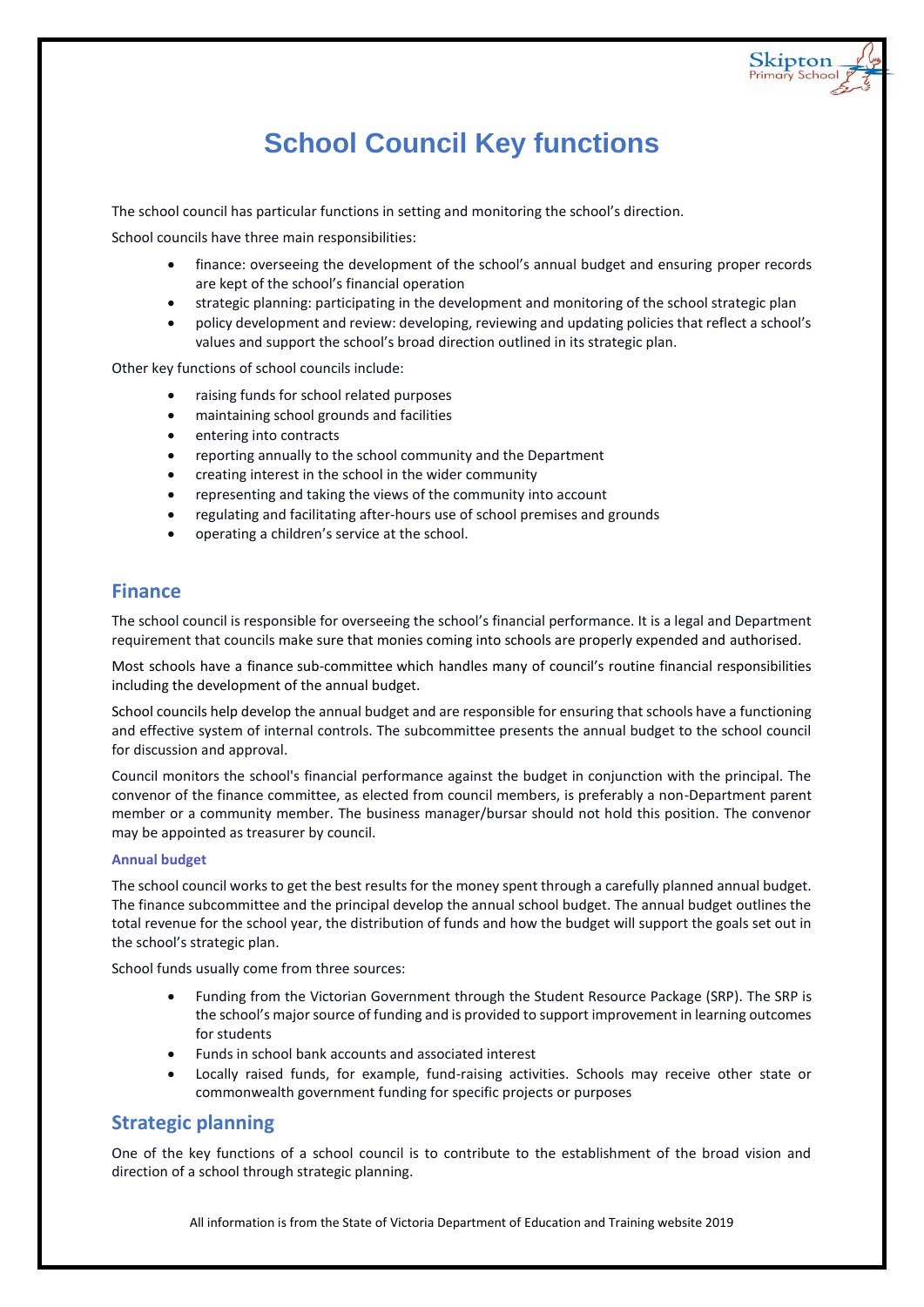Strategic planning is the process of reflecting on a school's past performance, establishing future directions and deciding on what will constitute success.

Skipton Primary Schoo

School self-evaluation provides an opportunity to reflect on the extent to which the school achieved its goals from the four-year school strategic plan and the one-year annual implementation plan.

The [Framework for Improving Student Outcomes](https://www.education.vic.gov.au/school/teachers/management/improvement/Pages/FISO.aspx) (FISO) outlines a clear process for developing the strategic plan.

### **School strategic plan**

The school strategic plan is the school's statement to its community about what it stands for and what it intends to do over the next four years to improve student outcomes. It outlines the school values, the school's direction, its goals, targets and key strategies for improvement. When completed, the school strategic plan is endorsed by school council, signed by the principal and school council president and submitted to the Secretary for approval.

#### **Annual implementation plan**

The annual implementation plan outlines how the strategic plan will be implemented, monitored and evaluated. The plan contains the goals and targets from the school strategic plan, breaking these down into 12-month targets. The school council endorses the plan. For further information on annual implementation planning.

#### **Annual report**

The annual report is a legislated requirement under the Education and Training Reform Act 2017 and the National Education Agreement 2008.

The annual report provides the community with information about the school's performance in implementing their improvement strategies and how the school's resources have been used. Annual reports are endorsed by school council and signed by both the principal and school council president. They are made available to the school community at a public meeting organised by the school principal and published on the Victorian Regulation and Qualifications Authority state register.

## **Policy development and review**

Clearly written policies set out the school's position on a range of issues. They are important tools as they reflect the school's values and support the school's broad direction as outlined in its strategic plan.

Good policies are essential because they demonstrate that the school is being operated in an efficient manner and ensure that there will be consistency in decisions and in school operations.

A school council will develop a policy because:

- Departmental policy requires a school to have a policy on a particular topic
- council decides to issue guidance about an aspect of implementation of its strategic plan
- council decides to set out the school's position on a major issues within its powers and functions.

#### **Required policies**

Due to legislation and state wide approaches the Department requires schools to have certain policies in place.

#### **Investments**

The school council's role, if investing, is to consider and manage any financial risks and to ensure that all legal requirements are met.

#### **Parent payments**

School councils develop and approve a school-level policy, reflecting the Department's policy, to be provided to parents. There are three categories of education or services that school councils can request [payments for from](https://www.education.vic.gov.au/school/principals/spag/management/pages/parentpayments.aspx)  [parents:](https://www.education.vic.gov.au/school/principals/spag/management/pages/parentpayments.aspx) essential education items, optional extras and voluntary financial contributions.

Principals and school councils have the responsibility of making sure that no student is disadvantaged if parents are unable to make payments.

#### **Student dress code**

School councils have the authority to develop and implement [dress codes](https://www.education.vic.gov.au/school/principals/spag/management/pages/dresscode.aspx) for their students as outlined in legislation relating to dress codes.

All information is from the State of Victoria Department of Education and Training website 2019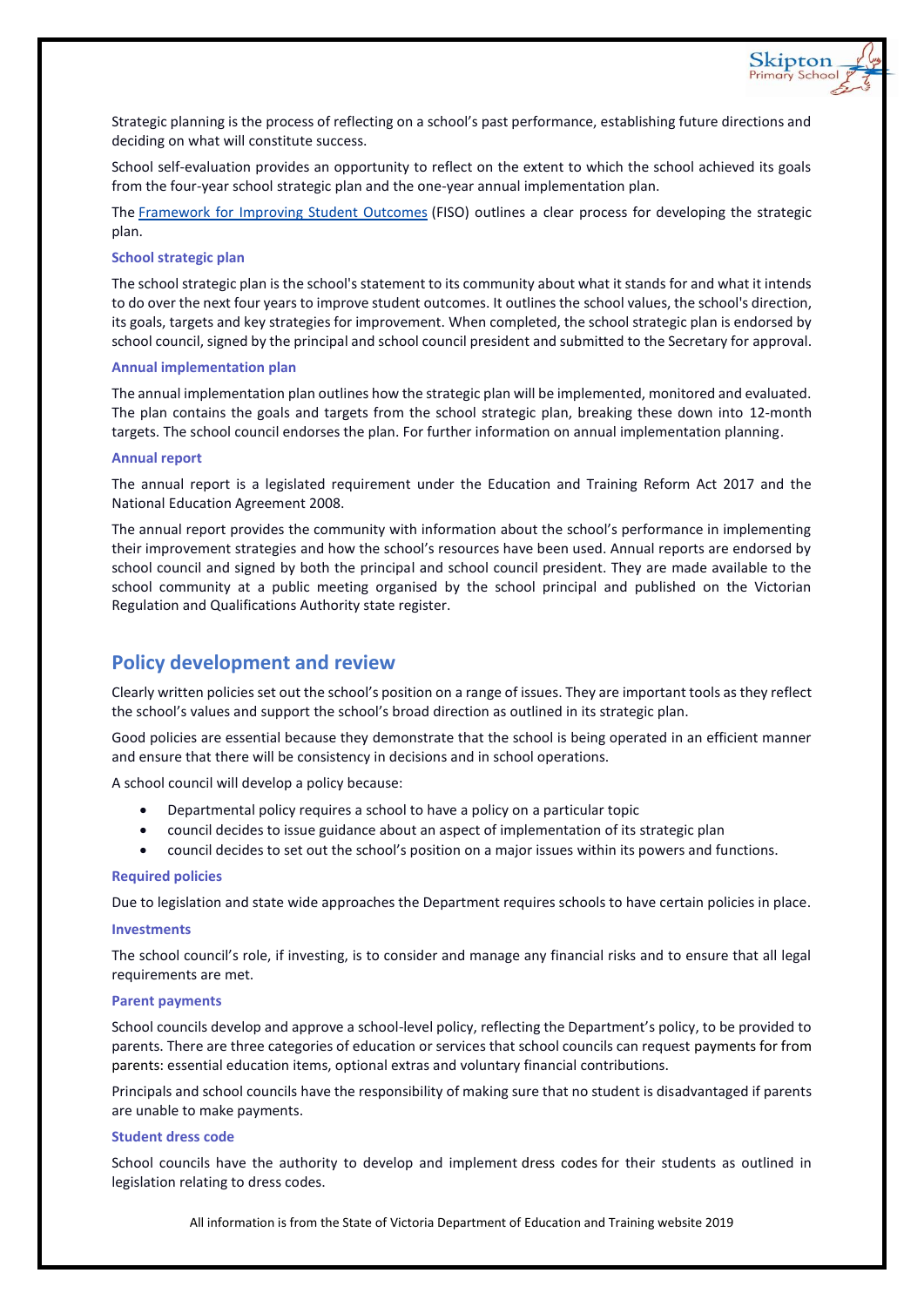Schools work with their school communities in developing and reviewing dress codes, implementing and enforcing dress codes.

Skipton<br>Primary School

All dress codes must meet:

- human rights and anti-discrimination requirements
- include an exemption process
- health and safety considerations
- requirements relating to uniform supply arrangements.

Schools also work with the State Schools' Relief to support students in need as well as supporting their fundraising activities.

#### **Other policies**

Typically, school councils also develop policies about a small number of other topics common to most schools such as visitors, volunteers in schools, camps, excursions and outdoor activities, community use of school facilities, canteen and other school food services.

## **School Restructure**

School councils play a key role in school mergers. Councils must formally recommend to the Minister for Education that the school will close and merge with another school or group of schools. Councils must also agree on a name or interim name of the merged school in consultation with the other merging schools and agree to the date for the merged school to commence.

## **Review**

This policy was approved by School Council in November 2020. It is due for review in 2022.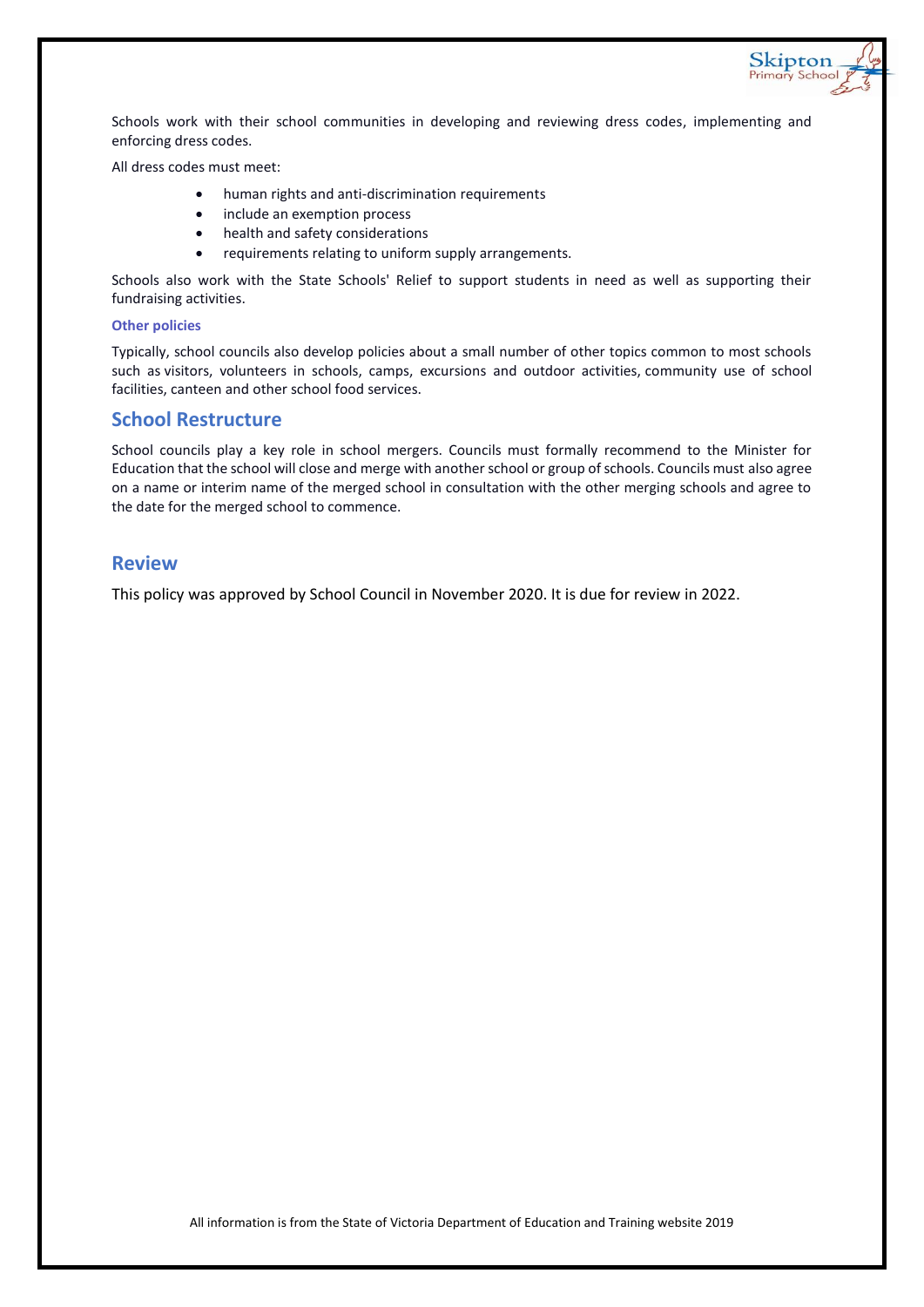# Distinctions in roles and responsibilities of school council.

## Understanding the functional split between the principal of the school and the school council is critical for the effective functioning of the council.

The school council has a limited governance and oversight role whereas the principal manages the day to day activities of the school and is responsible for ensuring the delivery of a comprehensive education to every student. The principal also holds a duty of care for, and is responsible for the care, safety and welfare of the students at the school.

| Area of activity                                | The school council                                                                                                                                                                                                                                                                   | The principal                                                                                                                                                                                                                                                                                     |
|-------------------------------------------------|--------------------------------------------------------------------------------------------------------------------------------------------------------------------------------------------------------------------------------------------------------------------------------------|---------------------------------------------------------------------------------------------------------------------------------------------------------------------------------------------------------------------------------------------------------------------------------------------------|
| <b>Strategic</b><br>direction of the<br>school  | · develops the broad direction<br>and vision for the school,<br>using guidelines provided<br>by the Department                                                                                                                                                                       | • leads development of curriculum -<br>teaching and learning programs<br>· determines teacher, subject and<br>time allocations; timetable; class<br>sizes; and structures                                                                                                                         |
| Student dress<br>code policy                    | · develops student dress code<br>policy in close consultation<br>with the wider school community<br>• consults with the school<br>community before adopting<br>changes to this policy                                                                                                | • implements the student dress<br>code developed by school<br>council in consultation with the<br>wider community<br>· considers and, where appropriate,<br>grants exemptions to dress code<br>guidelines for individual students<br>• enforces the student dress code in<br>line with DET policy |
| <b>Staff</b><br>employment<br>and<br>management | • approves employment of some<br>staff e.g. casual replacement<br>teachers, canteen or maintenance<br>staff, however, not on-going staff<br>• recommends to the Secretary of<br>the Department the appointment<br>of a principal in accordance with<br>principal selection processes | • is responsible (as delegate of the<br>Secretary of the Department)<br>for the employment and<br>management of persons in the<br>Teaching Service (including non-<br>teaching staff)<br>• manages the performance,<br>development and conduct of DET<br>and school council staff                 |

The following table shows a range of activities that school councils may be involved in: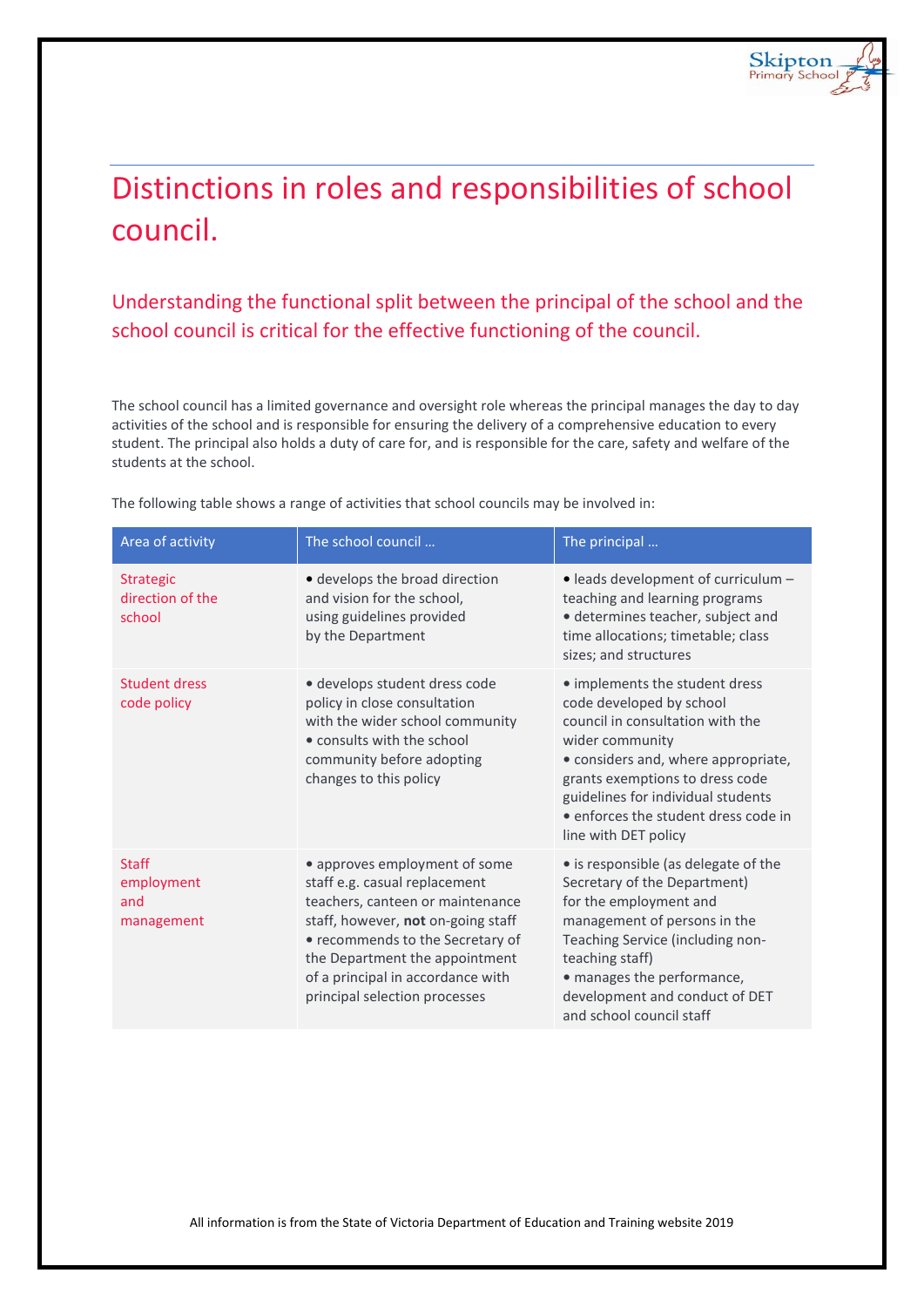| Area of activity                      | The school council                                                                                                                                                                                                                                                                                                                             | The principal                                                                                                                                                                                                                                                                                                                                                                                                                                                                                                                                |
|---------------------------------------|------------------------------------------------------------------------------------------------------------------------------------------------------------------------------------------------------------------------------------------------------------------------------------------------------------------------------------------------|----------------------------------------------------------------------------------------------------------------------------------------------------------------------------------------------------------------------------------------------------------------------------------------------------------------------------------------------------------------------------------------------------------------------------------------------------------------------------------------------------------------------------------------------|
| Camps and<br>excursions               | • is responsible for approving<br>interstate and international<br>visits, excursions requiring sea<br>or air travel, excursions involving<br>weekends or vacations, and<br>adventure activities. All relevant<br>school councils are responsible<br>for approving listed joint activities<br>involving another school                          | • is responsible for approving day<br>excursions. All relevant principals<br>are responsible for approving day<br>excursions involving another school                                                                                                                                                                                                                                                                                                                                                                                        |
| <b>Buildings and</b><br>grounds       | • oversees school cleaning, and in<br>regional schools only, enters into<br>contracts for school cleaning<br>· enters into contracts for building<br>and grounds improvements<br>·makes decisions about the hiring<br>and shared use of school facilities<br>in accordance with Department<br>policy requirements                              | • is responsible for maintenance<br>of school buildings and grounds<br>· monitors implementation<br>of contracts<br>• exercises a general oversight of<br>school buildings and grounds<br>to ensure they are kept in good<br>condition and order                                                                                                                                                                                                                                                                                             |
| <b>Child Safe</b><br><b>Standards</b> | • approves policies and procedures<br>to ensure compliance with the<br><b>Child Safe Standards</b><br>• reviews existing contracts in<br>consultation with the principal<br>and ensures future contracts<br>address the requirements of the<br><b>Child Safe Standards</b>                                                                     | · implements Child Safe Standards<br>policies and procedures<br>· with staff, develops strategies to<br>embed a culture of child safety<br>at the school and allocates roles<br>and responsibilities for achieving<br>the strategies<br>· informs the school community<br>about the strategies and roles<br>and responsibilities<br>• with staff, periodically reviews the<br>effectiveness of the strategies and<br>revises them if appropriate<br>· with staff, ensures the school<br>implements practices for<br>a child-safe environment |
| <b>School review</b>                  | • participates in the<br>Pre-review Self-evaluation<br>• value-adds to the review as defined<br>in the terms of reference (e.g.<br>participation in focus groups etc.)<br>• is presented with the findings of<br>the report and accepts the report<br>The school council president:<br>• is a member of the core<br><b>School Review Panel</b> | • keeps the whole school<br>community and council informed<br>about the school review<br>· leads the Pre-review Self-evaluation<br>in consultation with the whole school<br>community<br>• is a member of the core<br><b>School Review Panel</b><br>• presents the findings of the<br>review report to the school staff<br>and school council                                                                                                                                                                                                |

Skipton

Z